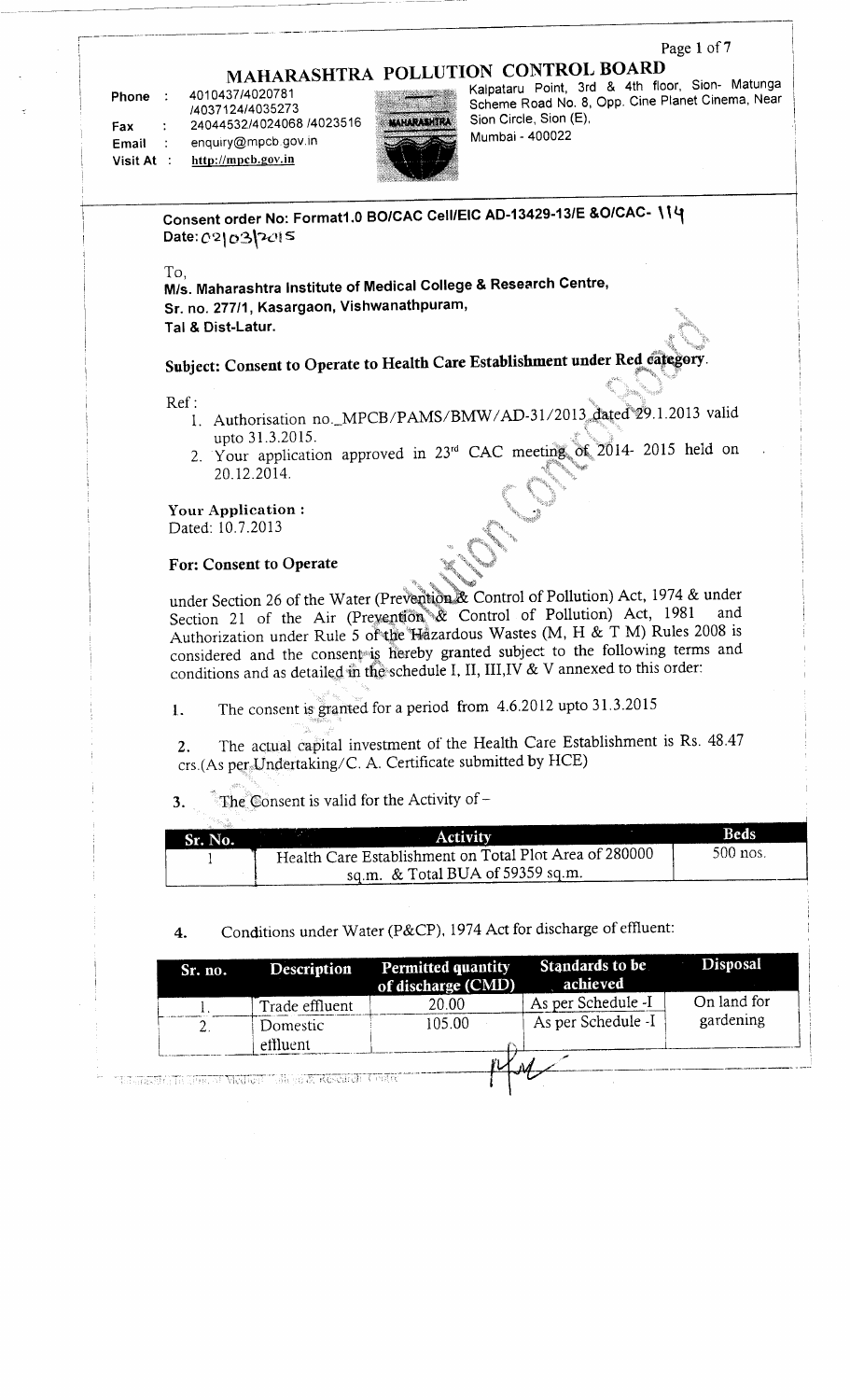5. Conditions under Air (P& CP) Act, 1981 for air emissions: 5.

| Sr. No. | Description of stack/source Number Of | <b>Stack</b> | Standards to be achieved         |
|---------|---------------------------------------|--------------|----------------------------------|
|         | <sup>t</sup> D.G. Set (125 KVA)       |              | <sup>1</sup> As Per Schedule -II |
|         | Boiler                                |              | LAs Per Schedule -II             |

6. Conditions under Hazardous Waste (M, H & T M) Rules, 2008 for treatment and disposal of hazardous waste:

| Sr. No.        | <b>Type</b>                           | Of Quantity     | <b>UOM</b>                                                                                                                                         | <b>Treatment</b>         | <b>Disposal</b>                     |
|----------------|---------------------------------------|-----------------|----------------------------------------------------------------------------------------------------------------------------------------------------|--------------------------|-------------------------------------|
|                | Waste                                 |                 |                                                                                                                                                    |                          |                                     |
|                | Nil<br>Non-Hazardous Solid Wastes:    |                 |                                                                                                                                                    |                          |                                     |
|                | Sr. No. Type Of Waste                 | <b>Quantity</b> | <b>UOM</b><br><b>Treatment</b>                                                                                                                     | <b>Disposal</b>          |                                     |
|                | nil                                   |                 |                                                                                                                                                    |                          |                                     |
| 7.             |                                       |                 | This Board reserves the right to review, amend, suspend, revoke etc. this                                                                          |                          |                                     |
|                |                                       |                 | consent and the same shall be binding on the industry.                                                                                             |                          |                                     |
| 8.             |                                       |                 | This consent should not be construed as exemption from obtaining necessary                                                                         |                          |                                     |
|                |                                       |                 | NOC /permission from any other Government agencies.<br>The applicant shall submit an affidavit stating the area details, no. of beds and           |                          |                                     |
| 9.             |                                       |                 | that the said Health Care Establishment shall comply with the EIA                                                                                  |                          |                                     |
|                |                                       |                 | notification, 2006, and shall obtain necessary clearance under the said                                                                            |                          |                                     |
|                | notification, if applicable.          |                 |                                                                                                                                                    |                          |                                     |
|                |                                       |                 |                                                                                                                                                    | For and on behalf of the |                                     |
|                |                                       |                 |                                                                                                                                                    |                          | Maharashtra Pollution Control Board |
|                |                                       |                 |                                                                                                                                                    |                          | rayy                                |
|                |                                       |                 |                                                                                                                                                    | (Dr. P. Anbalagan, IAS)  |                                     |
|                |                                       |                 |                                                                                                                                                    | (Member Secretary)       |                                     |
|                |                                       |                 |                                                                                                                                                    |                          |                                     |
|                |                                       |                 |                                                                                                                                                    |                          |                                     |
|                | Received Consent fee of               |                 |                                                                                                                                                    |                          |                                     |
| Sr. No.        | Amount(Rs.)                           | DD. No.         | Date                                                                                                                                               | Drawn On                 |                                     |
| 1              | 75000                                 | 727133          | 03 Jul 2013                                                                                                                                        | Bank of India            |                                     |
| $\overline{2}$ | 225000                                | 941079          | 15 Jan 2015                                                                                                                                        | Bank of India            |                                     |
|                |                                       |                 | Balance fees of Rs. 18750/- with the Board shall be considered during next renewal of                                                              |                          |                                     |
| consent.       |                                       |                 |                                                                                                                                                    |                          |                                     |
|                |                                       |                 |                                                                                                                                                    |                          |                                     |
| Copy to:       |                                       |                 |                                                                                                                                                    |                          |                                     |
| 1.             |                                       |                 |                                                                                                                                                    |                          |                                     |
|                |                                       |                 | Regional Officer - MPCB, Aurangabad and Sub-Regional Officer Latur,<br>MPCB, They are directed to ensure the compliance of the consent conditions. |                          |                                     |
| 2.             | Chief Accounts Officer, MPCB, Mumbai. |                 |                                                                                                                                                    |                          |                                     |
| 3.             |                                       |                 | $CC/CAC$ desk- for record $&$ website updation purposes.                                                                                           |                          |                                     |
|                |                                       |                 |                                                                                                                                                    |                          |                                     |
|                |                                       |                 |                                                                                                                                                    |                          |                                     |
|                |                                       |                 |                                                                                                                                                    |                          |                                     |
|                |                                       |                 |                                                                                                                                                    |                          |                                     |

Mabarashtra Instituc of Medical College & Research Centre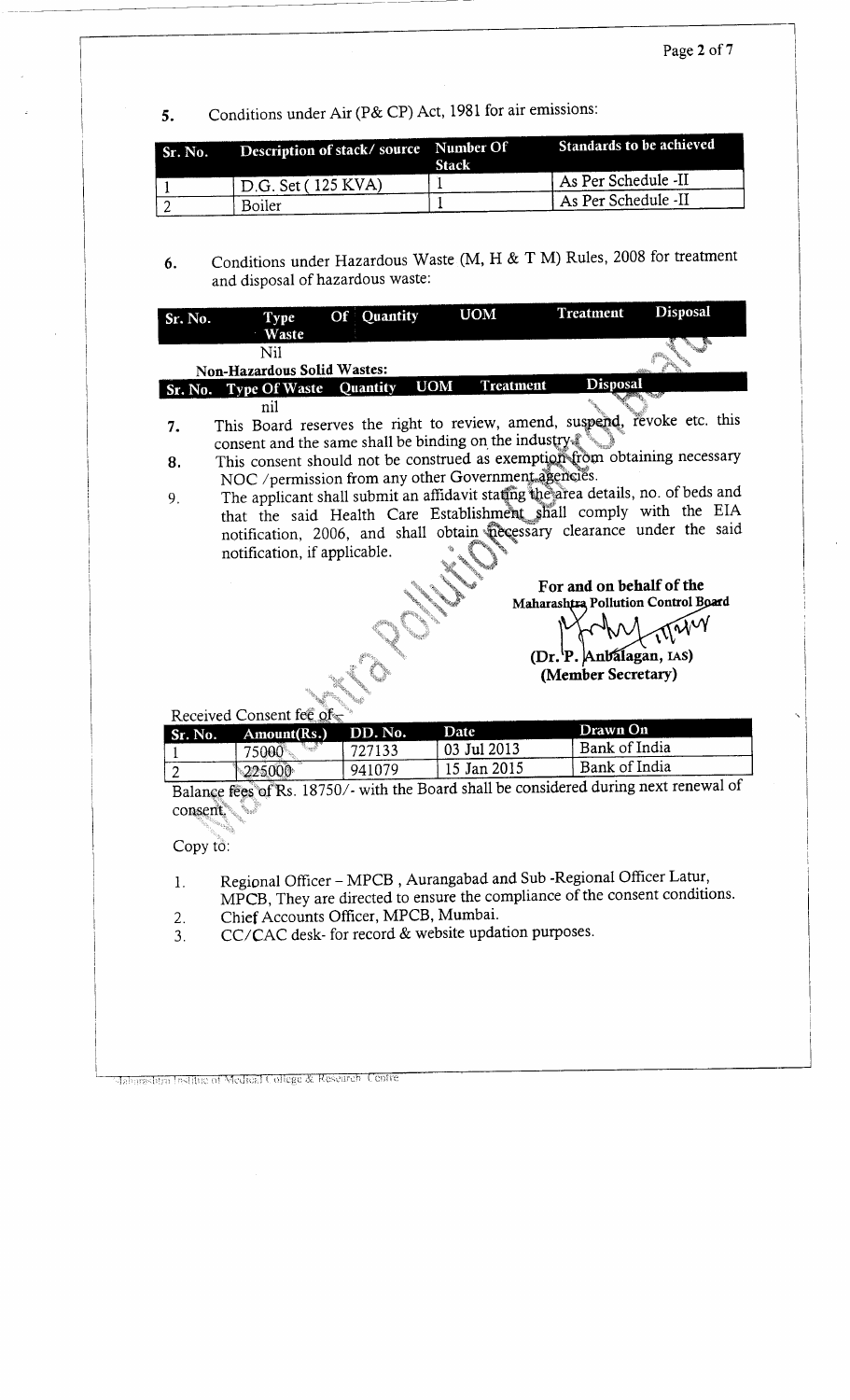#### **Schedule-I**

#### **I) Terms & Conditions for compliance of Water Pollution Control**  $\bf{D}$

#### A] As per your application, you have provided the Sewage Treatment  $1)$ Plant (STP) with the design capacity of 300 CMD.

B] The Applicant shall give primary treatment to the trade effluent and further sent to sewage treatment plant (STP) and shall operate the STP to treat the trade and sewage effluent so as to achieve the following standards prescribed by the Board or under EP Act, 1986 and Rules made there under from time to time, whichever is stringent.

| Sr.<br>No. | Parameters             | Standards prescribed by Board®                |
|------------|------------------------|-----------------------------------------------|
|            |                        | Limiting Concentration in mg/l, except for pH |
| 01         | pH                     | $5.5 - 9.0$                                   |
| 02         | Oil & Grease           |                                               |
| 03         | BOD (3 days 27oC)      |                                               |
| 04         | Sulphate               |                                               |
| 05         | Suspended Solids       | $_{\text{100}}$                               |
| 06         | COD                    | 250                                           |
| 07         | Chloride               | 600                                           |
| 08         | Total Dissolved Solids | 2100                                          |

- C] The treated effluent recycled for secondary shall be used on land for gardening, after disinfection.
- 2) The Board reserves its rights to review plans, specifications or other data relating to plant setup for the treatment of waterworks for the purification thereof & the system for the disposal of sewage or trade effluent or in connection with the. grant of any consent conditions. The Applicant shall obtain prior consent of the Board to take steps to establish the unit or establish any treatment and disposal system or an extension or addition thereto.
- 3) The industry shall ensure replacement of pollution control system or its parts after expiry of its expected life as defined by manufacturer so as to ensure the compliance of standards and safety of the operation thereof.
- 4) The Applicant shall provide Specific Water Pollution control system as per the conditions of EP Act, 1986 and rule made there under from time to time/ Environmental Clearance / CREP guidelines if applicable.
- 5) In case, the water consumption of the project is not covered under the water consumption of local body, in that situation, the project proponent shall submit the CESS Returns in the prescribed format given under the provision of Water (Prevention & Control of Pollution) Cess Act, 1977 and Rules made thereunder for various category of water consumption.

In case the water consumption is duly assessed under the quantity of water consumption of local body, the project proponent shall submit certificate to that effect from the concern local body with the request not to assess CESS on Jabarashtra Instituciof Medical College & Research Centr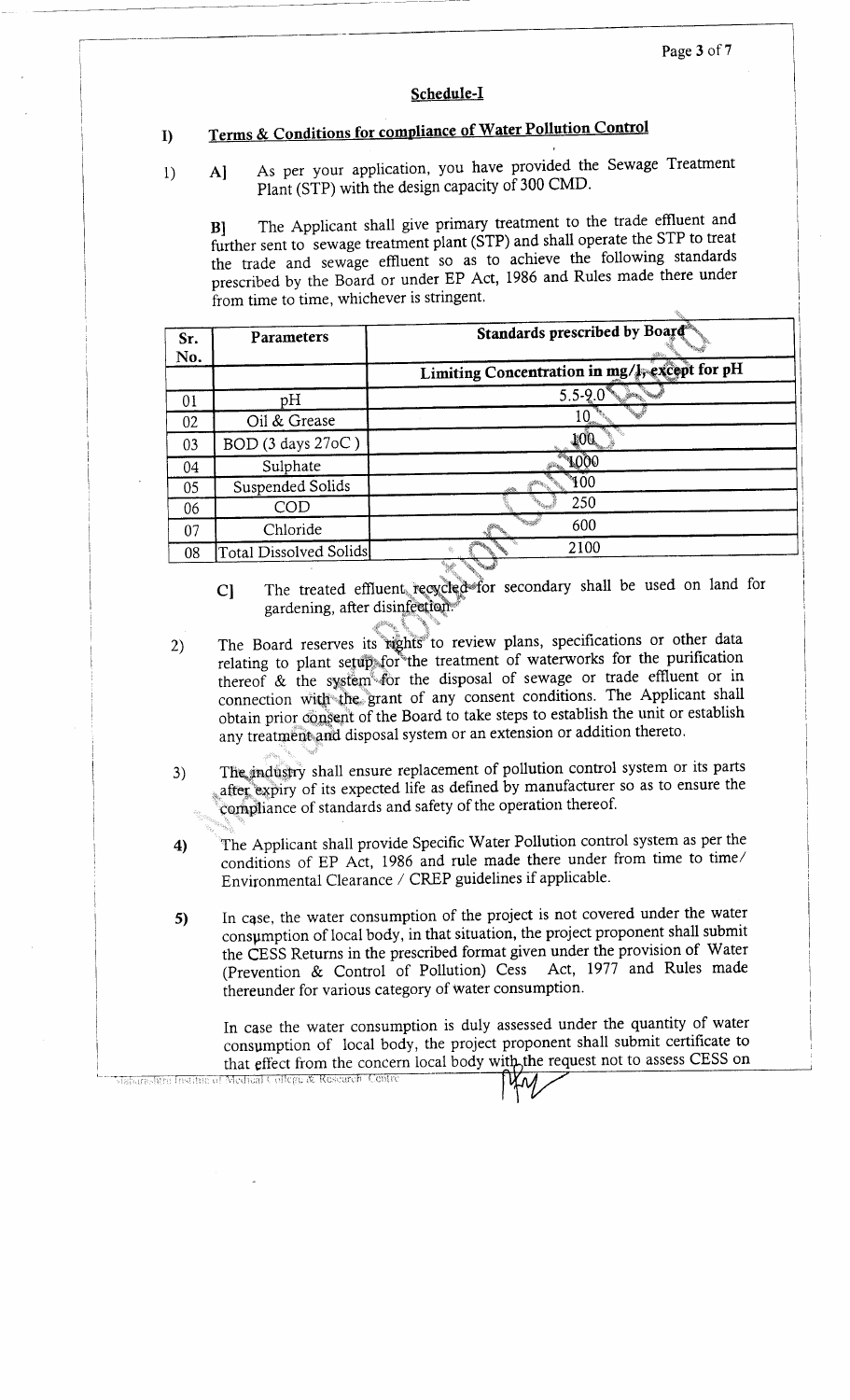their water consumption, being already assessed on the water consumption of local body.

### **I** Conditions under Water (Prevention & Control of Pollution) CESS Act. **1977 as amended**

The Applicant shall comply with the provisions of the Water (Prevention & Control of Pollution) Cess Act, 1977 and as amended, by installing water meters, filing water cess returns in Form-I and other provisions as contained in the said act.

| Sr. |                                                                                                      | Water Consumption quantity CMD |
|-----|------------------------------------------------------------------------------------------------------|--------------------------------|
| No. | Purpose for water consumed                                                                           |                                |
| 1.  | Industrial Cooling, boiler feed etc.,                                                                | 0.00                           |
| 2.  | Domestic purpose                                                                                     | 30.00                          |
| 3.  | Processing whereby water gets polluted &<br>pollutants are easily biodegradable                      | 0.00                           |
| 4.  | Processing whereby water gets polluted &<br>pollutants are not easily biodegradable and<br>are toxic | 35.00                          |
|     |                                                                                                      |                                |

Maharashtra Instituciof Medical College & Research, Centre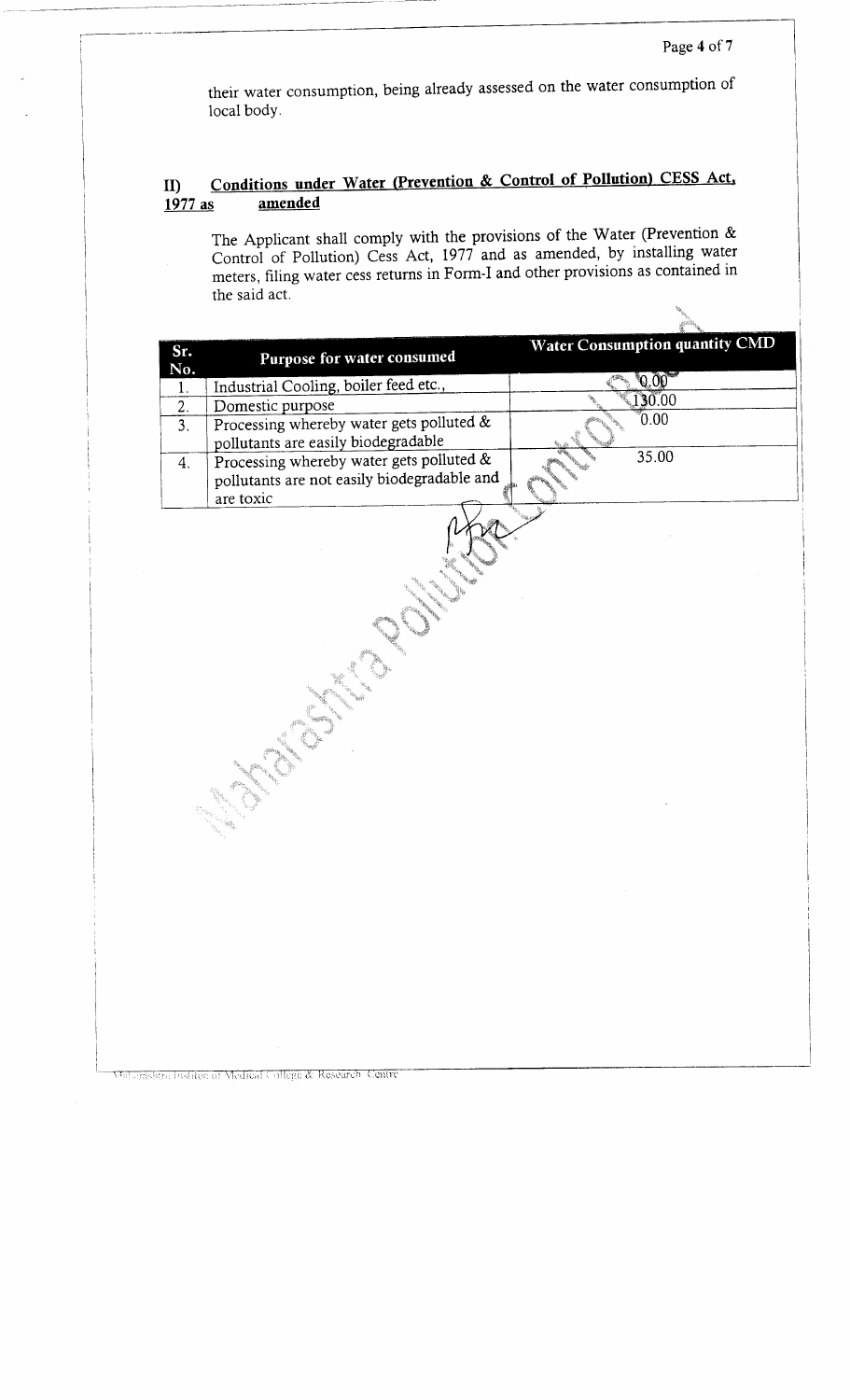#### Page 5 of 7

### **Schedule-II**

# **Terms & conditions for compliance of Air Pollution Control**

As per your application, you have proposed / provided the Air pollution control (APC) system and also proposed to erect/erected following stack (s) to observe the following fuel pattern-

| Sr. No. | Stack<br>d To                 | APC<br>Attache System in        | Height Type<br>Mtrs. | Of Fuel y  | Quantit UOM |                     | $S\%$ | SO <sub>2</sub><br>Kg/day |
|---------|-------------------------------|---------------------------------|----------------------|------------|-------------|---------------------|-------|---------------------------|
|         | D.G.<br>Set 125<br><b>KVA</b> | Acoust<br>  ic<br>enclosu<br>re | $2.3*$               | <b>HSD</b> |             | Ltr/Hr              |       |                           |
|         | Boiler                        |                                 |                      | Diesel     | 75          | $\rm Ltr/Hr_{\ast}$ |       | 36                        |

\* Above roof of the building in which it is installed

 $1.$ 

2. The applicant shall operate and maintain above mentioned air pollution control system, so as to achieve the level of pollutants to the following standards:

| - Particulate matter | Not to exceed        | wasa<br>ا 1∕آ<br>mo/ | Nm' |
|----------------------|----------------------|----------------------|-----|
|                      | <b>REAR PROPERTY</b> |                      |     |

- 3. be Applicant shall obtain necessary prior permission for providing additional control equipment with necessary specifications and operation thereof or  $\frac{1}{2}$  alteration or replacement/alteration well before its life come to an end or erection of new pollution control equipment.
- The Board reserves its rights to vary all or any of the condition in the consent,  $\overline{4}$ . if due to any technological improvement or otherwise such variation (including the change of any control equipment, other in whole or in part is necessary).

Mahasalini Instituc of Medical College & Research, Centre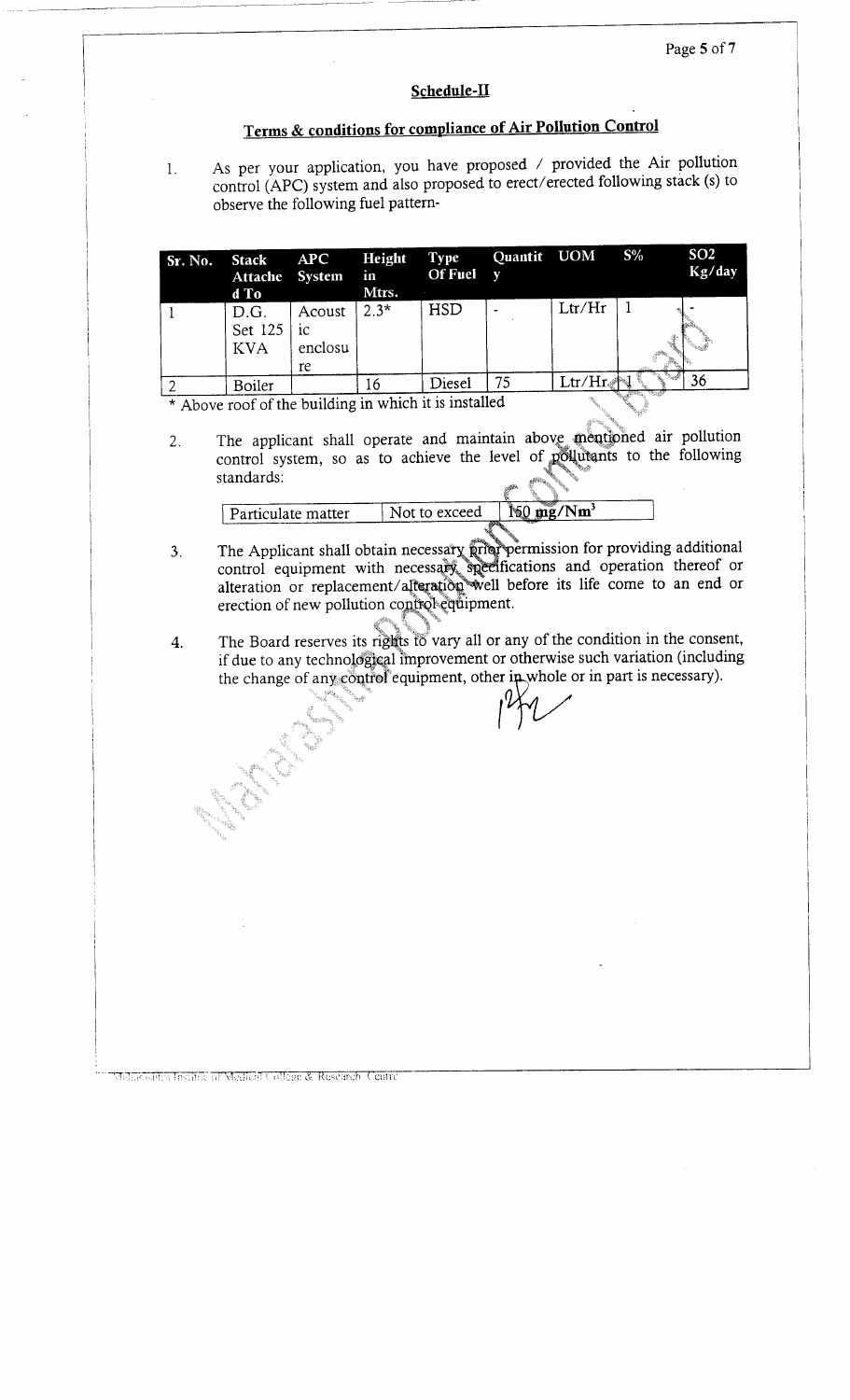## **Schedule-Ill & IV- Not Annexed, as already incorporated in valid authorization**

### **Schedule-V General Conditions**

### **The following general conditions shall apply as per the type of the industry**

- 1) The applicant shall provide facility for collection of environmental samples and samples of trade and sewage effluents, air emissions and hazardous waste to the Board staff at the that and semale embedded, the contract of the Board for the services rendered in this  $hat{f}$
- 2) Industry should monitor effluent quality, stack emissions and ambient air quality uustry shoute mo<br>onthly/guarterly
- 3) The applicant shall provide ports in the chimney/(s) and facilities such as ladder, platform etc. for monitoring the air emissions and the same shall be open for inspection to/and for use of the Board's Staff. The chimney(s) vents attached to various sources of emission shall be designated by numbers such as S-1, S-2, etc. and these shall be painted. displayed to facilitate identification.
- 4) Whenever due to any accident or other unforeseen act or even, such emissions pecur or is apprehended to occur in excess of standards laid down, such information shall be forthwith Reported to Board, concerned Police Station, office of Directorate of Health Services, Department of Explosives, Inspectorate of Factories and Docal Body. In case of fivices, Department of Explosives, inspected to a matter of connected to it shall be nure or<br>onned
- stopped.<br>5) The applicant shall provide an alternate electric power-source sufficient to operate all pollution control facilities installed to maintain compliance with the terms and conditions of the consent. In the absence, the applicant shall stop, reduce or otherwise, control production to abide by terms and conditions of this consent.
- Foundation to define  $\epsilon$  firm submit to this office, the  $3\%$ <sup>th</sup> day of September every year, the  $\frac{1}{2}$  Equivalental Statement Report for the unamerical year ending  $31$ st March in the prescribed Form-V as per the provisions o^rale 14 of the Environment (Protection) (Second Amendment) Rules, 1992. • \* ^
- (Second Amendment) Rules, 1992.<br>
7) The industry shall recycle/reprocess/reuse/recover Hazardous Waste as per the provision contain in the HW (MH&TM), Rules 2008, which can be recycled /processed /reused /recovered and only waste which has to be incinerated shall go to incineration and waste which can be used for land filling and cannot be recycled/reprocessed etc should go for that purpose, in order to reduce-load on incineration and landfill site/environment.
- 8) The industry should comply with the Hazardous Waste (M, H & TM) Rules, 2008 and submit the Annual Returns as per Rule 5(6) & 22(2) of Hazardous Waste (M, H & TM) Rules, 2008 for the preceding year April to March in Form-IV by 30<sup>th</sup> June of every year.
- 9) An inspection book shall be opened and made available to the Board's officers during their visit to the applicant.
- **10) The applicant shall make an application for renewal of the consent at least 60 days before the date of the expiry of the consent.**
- 11).Industry shall strictly comply with the Water (P&CP) Act, 1974, Air (P&CP) Act, 1981 and Environmental Protection Act, 1986 and industry specific standard under EP Rules 1986 which are available on MPCB website (www.mpcb.gov.in).
- 12) The industry shall constitute an Environmental cell with qualified staff/personnel/agency to see the day to day compliance of consent condition towards Environment Protection.
- 13) Separate drainage system shall be provided for collection of trade and sewage effluents. Terminal manholes shall be provided at the end of the collection system with arrangement for measuring the flow. No effluent shall be admitted in the pipes/sewers downstream of the terminal manholes. No effluent shall find its way other than in designed and provided collection system.
- 14) Neither storm water nor discharge from other premises shall be allowed to mix with the effluents from the factory.
- 15) The applicant shall install a separate meter showing the consumption of energy for operation of domestic and industrial effluent treatment plants and air pollution control system. A register showing consumption of chemicals used for treatment shall be maintained.

Maharashtra Institue of Medical College & Research Centre